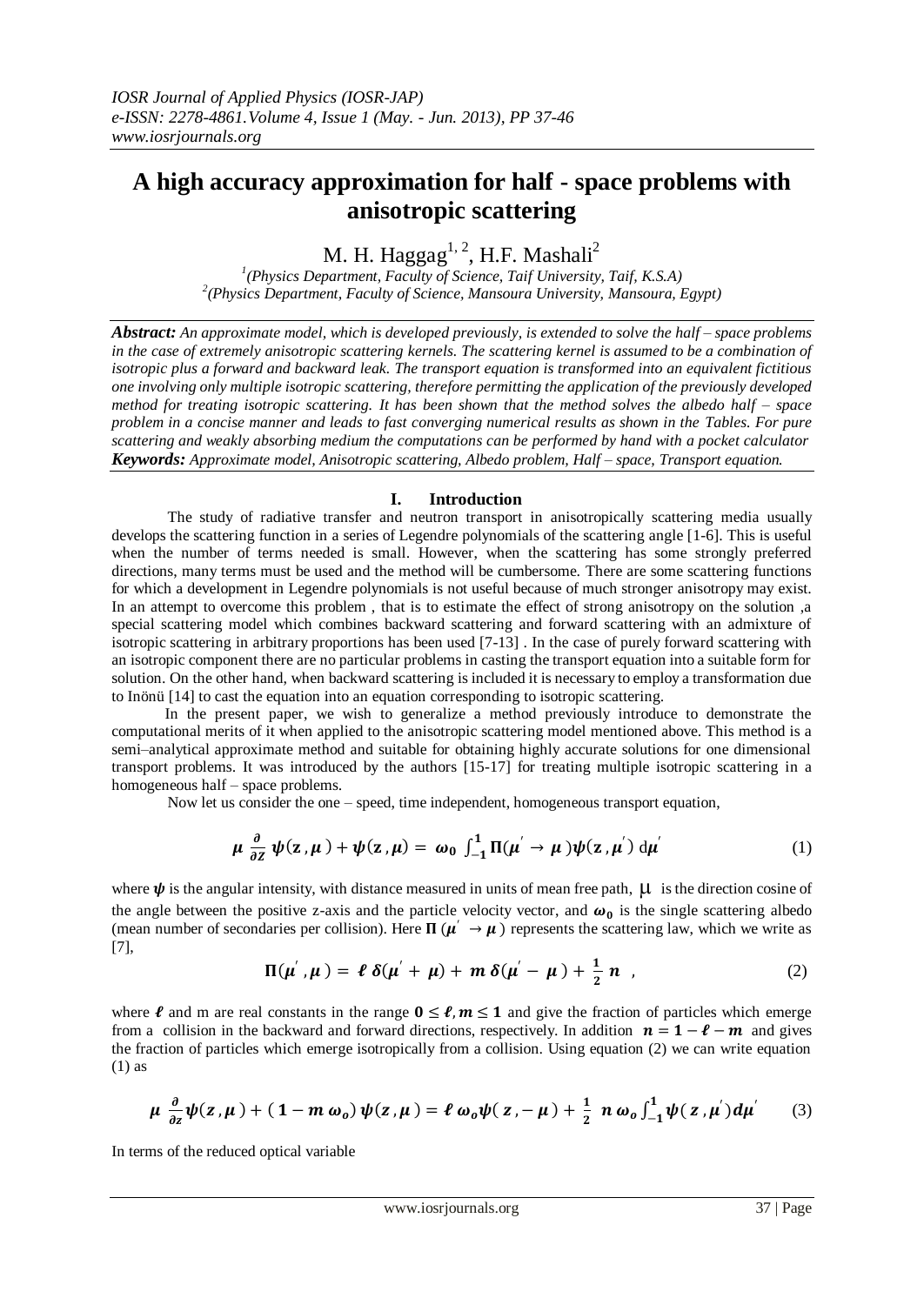$$
\tau = (1 - m \omega_0)z \tag{4}
$$

equation (3) becomes

$$
\mu \frac{\partial}{\partial \tau} \psi(\tau, \mu) + \psi(\tau, \mu) = \alpha \psi(\tau, -\mu) + \frac{1}{2} \beta \int_{-1}^{1} \psi(\tau, \mu') d\mu'
$$
(5)

where we have defined

$$
\alpha = \frac{\ell \omega_0}{1 - m \omega_0} \tag{6}
$$

and

$$
\beta = \frac{n\,\omega_0}{1 - m\,\omega_0} \tag{7}
$$

Equation (5) shows that forward scattering( $\ell = 0$ ) does not introduce any analytical complications since the form of the resulting equation of transport is no different from the usual equation. However, backward scattering does lead to an equation of transport considerably different from the usual one, because the arguments  $\pm \mu$ cause it to be a type of integro-differential functional equation.

#### **II. The Albedo Problem**

 The albedo problem is the problem of obtaining the angular radiation or neutron density everywhere in a source free half – space, if a prescribed angular density is incident on the surface  $z=0$ . Now, we seek solutions of the homogeneous transport equation (5) subject to the boundary conditions

$$
\psi((0,\mu) = F(\mu) \quad , \quad \mu > 0 \quad , \tag{8a}
$$

and that

$$
\psi(\tau,\mu) \to 0 \quad \text{as} \quad \tau \to \infty \tag{8b}
$$

As discussed by Inönü, [14], we can transform the problem for anisotropic scattering into an equivalent equation with an isotropic scattering. Equation (5) reduces to the form valid for the purely isotropic scattering,

$$
\mu \frac{\partial}{\partial x} \Psi(x, \mu) + \Psi(x, \mu) = \frac{\omega}{2} \int_{-1}^{1} \Psi(x, \mu') d\mu'
$$
(9)

where

$$
x = \tau \sqrt{1 - \alpha^2} \tag{10}
$$

$$
\omega = \beta / (1 - \alpha) \tag{11}
$$

The relation between angular distributions of (5) and (9) is

$$
\psi(\tau,\mu) = \frac{B+1}{2}\Psi(x,\mu) - \frac{B-1}{2}\Psi(x,-\mu),
$$
\n(12)

with

$$
B = [(1 - \alpha)/(1 + \alpha)]^{1/2}
$$
 (13)

Now, if  $\Psi(x, \mu)$  is a solution of (9) with  $\omega$  given by (11), then  $\psi(\tau, \mu)$ , represented by (12) and (13), is a solution of (5). It is now straightforward to translate the boundary condition (8a) on  $\psi$  into equivalent one on  $\Psi$ . We find

$$
\Psi(0,\mu) = (1 - R)F(\mu) + R \Psi(0, -\mu) \qquad \mu > 0, \qquad (14)
$$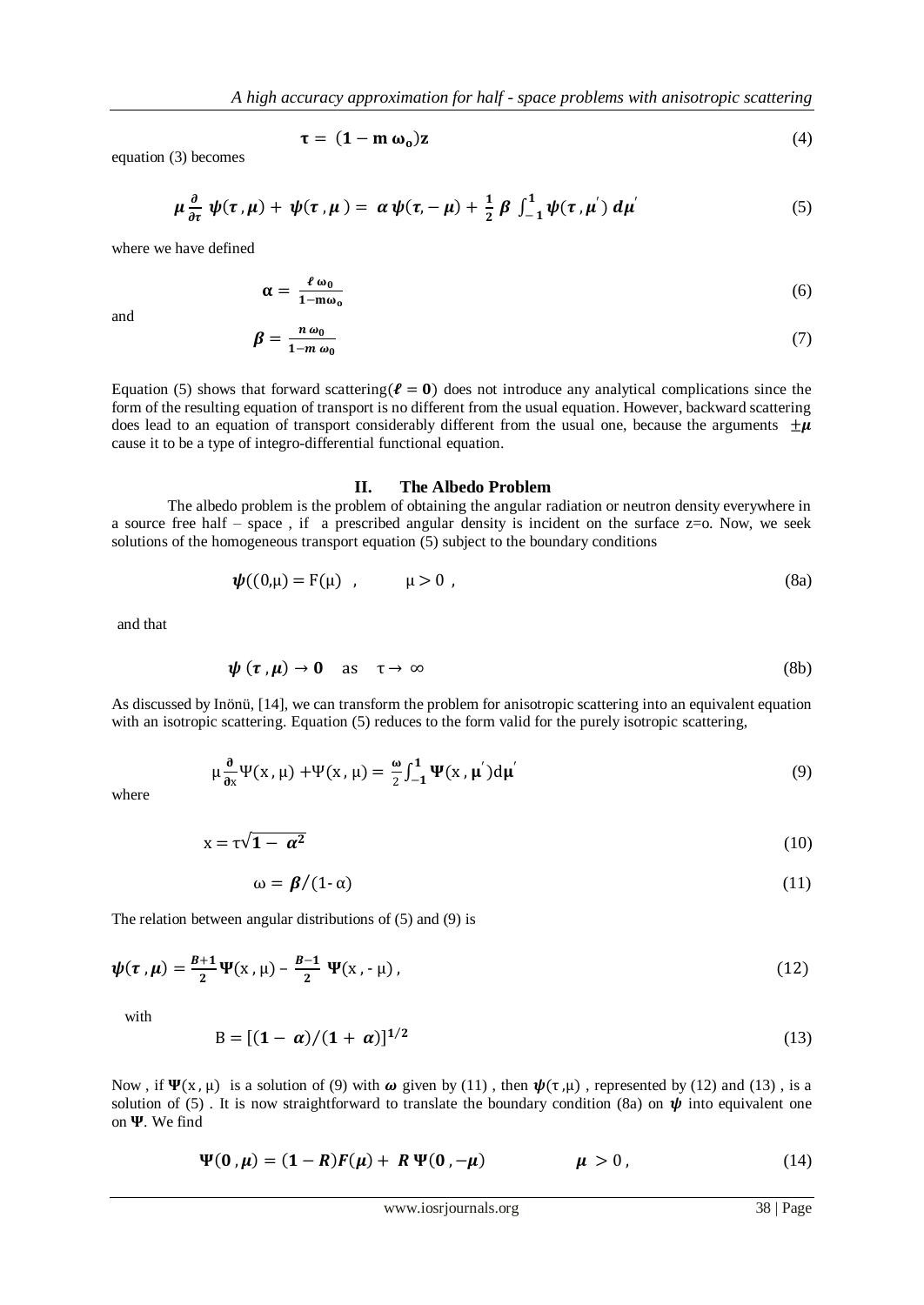where R is given by

.

$$
R = (B-1)/(B+1)
$$
 (15)

The problem is thus reduced to that of solving (9) complemented by the reflected boundary condition (14) at the surface  $x = 0$  of the half – space.

#### **III. Analysis And Method Of Solution**

We now want to transform (9) into an integral equation suitable for numerical treatment. For this purpose we introduce the total intensity  $\Phi(x)$  associated with the angular intensity  $\Psi(x,\mu)$  appearing in (9). Now equations (9) and (14) can be formally solved,  $\mu > 0$ , to give,

$$
\Psi(x,\mu) = \frac{\omega}{2\mu} \int_0^x e^{-\frac{1}{\mu}(x-y)} \Phi(y) \, dy + \frac{\omega R}{2\mu} \int_0^\infty e^{-\frac{1}{\mu}(x+y)} \Phi(y) \, dy + (1-R)F(\mu)e^{-\frac{x}{\mu}},\tag{16}
$$

$$
\Psi(x, -\mu) = \frac{\omega}{2\mu} \int_{x}^{\infty} e^{-\frac{1}{\mu}(y-x)} \Phi(y) dy
$$
\n(17)

Integrating (16) and (17) over  $\mu$  to obtain the following inhomogeneous integral equation for  $\Phi(x)$ ,

$$
\Phi(x) = S(x) + \frac{\omega}{2} \int_0^\infty H(x, y) \Phi(y) dy,
$$
\n(18)

where

$$
H(x, y) = E_1(|x-y|) + RE_1(x+y), \qquad (19)
$$

with  $E_n(x)$  denoting the exponential integral function of order n and the inhomogeneous term  $S(x)$  is defined by

$$
S(x) = (1 - R) \int_0^1 F(\mu) e^{-x/\mu} d\mu
$$
 (20)

To completely determine the angular distributions  $\Psi(x, \pm \mu)$  as given by (16) and (17) we must solve Eq. (18) for.  $\Phi(x)$ . For this purpose, we introduce an appropriate parameters approximate expansion for  $\Phi(x)$ . A proper choice for the parametric expansion is of the form

$$
\Phi(x) = Ae^{-x/\nu} + \sum_{n=0}^{N} A_n E_{n+2} (x)
$$
\n(21a)

where A and  $A_n$  are expansion coefficients to be determined and  $V$  is the positive root of

$$
1 = \frac{\omega v}{2} \ln \left[ \frac{1+v}{1-v} \right] \tag{21b}
$$

Using this expansion, the angular distributions everywhere in the half –space can be calculated from,  $\mu > 0$ ,

$$
\Psi(x, \mu) = (1 - R) F(\mu) e^{-x/\mu} + \frac{\omega \nu}{2} \left[ \frac{e^{-x/\nu} - e^{-x/\mu}}{\nu - \mu} + R \frac{e^{-x/\mu}}{\nu + \mu} \right] A +
$$
  

$$
\frac{\omega}{2\mu} e^{-x/\mu} \sum_{n=0}^{N} [\eta_{n+2}(x, \mu) + R \eta_{n+2}(\infty, -\mu)] A_n
$$
 (22)

and

$$
\Psi(x, -\mu) = \frac{\omega v}{2} \frac{e^{-x/\nu}}{v+\mu} A + \frac{\omega}{2\mu} e^{x/\mu} \sum_{n=0}^{N} [\eta_{n+2}(\infty, -\mu) - \eta_{n+2}(x, -\mu)] A_n
$$
 (23)

The functions  $\eta_n(x, \mu)$  are defined by

$$
\eta_n(x,\mu) = \int_0^x e^{y/\mu} E_n(y) dy
$$
 (24)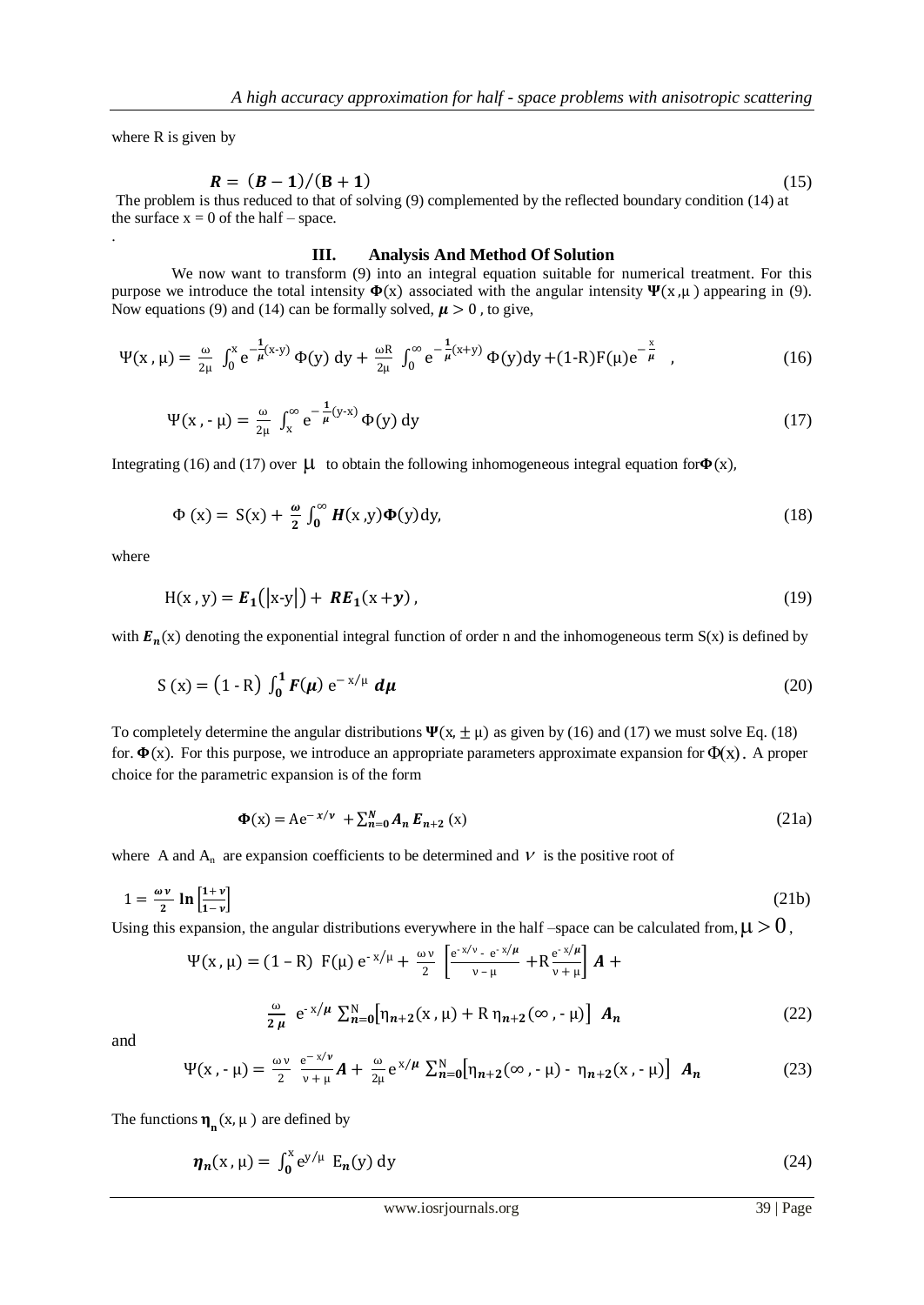and explicitly are given in [15 ] . Specializing (23) to get

$$
\Psi(0, \cdot \boldsymbol{\mu}) = \frac{\omega v}{2} \frac{A}{\nu + \boldsymbol{\mu}} + \frac{\omega}{2\mu} \sum_{n=0}^{N} \boldsymbol{\eta}_{n+2} (\infty, -\mu) A_n
$$
 (25)

and from (12), the exit angular distribution of the original problem is given by

$$
\psi(0, -\mu) = -R F(\mu) + (1+R)\Psi(0, -\mu)
$$
\n(26)

Another quantity, of physical interest, relevant to the present problem is the albedo which is defined by

$$
A^* = \frac{\int_0^1 \mu \, \psi(0, -\mu) d\mu}{\int_0^1 \mu \, F(\mu) d\mu}
$$
\n(27)

Using Eq.  $(26)$ ,  $A^*$  can be expressed as

$$
A^* = -R + \frac{\omega}{2} (1+R) \left[ \int_0^1 \mu F(\mu) d\mu \right]^{-1} \left\{ \left[ \nu - \nu^2 \ln \left( 1 + \frac{1}{\nu} \right) \right] A + \sum_{n=0}^N J_{2,n+2} A_n \right\},\tag{28}
$$

where the constants  $J_{n,m}$  are integrals evaluated to yield  $\left(n + m - 1\right) I_{n,m} = (-1)^{n+1} \left[ \ln 2 + \sum_{k=1}^{n-1} (-1)^k / k \right] + (-1)^{m+1} \left[ \ln 2 + \sum_{k=1}^{m-1} (-1)^k / k \right]$ (29)

# **IV. The EXPANSION COEFFICIENTS**

To solve for the expansion coefficients A and  $A_n$  we substitute (21a) into (18) then, operate on the resulting expression first with the operator  $\int_0^\infty e^{-\frac{x^2}{v}}$  $\int_0^{\infty} e^{-\frac{x}{\mathbf{v}}}\dots d\mathbf{x}$ , and second with  $\int_0^{\infty} \mathbf{E}_{m+2}(\mathbf{x})\dots d\mathbf{x}$  where m =  $0,1,2,...,N$ . As a result of these two operations, one obtains  $(N+2)$  linear algebraic equations for  $(N+2)$ unknown expansion coefficients which are written as

$$
T(v) A + \sum_{n=0}^{N} T_n(v) A_n = d(v)
$$
 (30)

and

$$
T_m(v) A + \sum_{n=0}^{N} D_{mn} A_n = d_m
$$
\n
$$
(31)
$$

The analytic expressions for the integrals of  $T$ ,  $T_n$  and  $D_{mn}$  are evaluated to give

$$
T(\nu) = \begin{cases} \frac{\nu}{2} \Big[ 1 - \omega \nu (1 + R) \ln \Big( \frac{\nu + 1}{\nu} \Big) + \omega R \frac{\nu}{\nu + 1} \Big] , & 0 < \omega < 1 \\ \frac{1}{4} (1 - R) , & \omega = 1 \end{cases}
$$
(32)

$$
T_n(\nu) = \begin{cases} \frac{\omega \nu}{2} \left[ Y_{n+2}^-(\nu) + R Y_{n+2}^+(\nu) - (1+R) J_{1,n+2} \right], & 0 < \omega < 1\\ \frac{1}{2} \left( 1 - R \right) J_{2,n+2}, & \omega = 1 \end{cases}
$$
(33)

and for  $D_{mn}$  one has

$$
D_{mn} = J_{m+2,n+2} - \frac{\omega}{2} H_{m+2,n+2}
$$
 (34)

where

$$
(-1)^{m+n} H_{mn} = [R + (-1)^{n+1} + (-1)^{m+1}] \tilde{\psi}_{m+n+1} + [R + (-1)^{m+1}] \sum_{i=1}^{n-1} \frac{(-1)^i}{i} \psi_{m+n+1-i} +
$$
  
\n
$$
[R + (-1)^{n+1}] \sum_{i=1}^{m-1} \frac{(-1)^i}{i} \psi_{m+n+1-i} + R \sum_{i=1}^{m-1} \sum_{j=1}^{n-1} (-1)^{i+j} \frac{1}{i! (m+n-i-j)}
$$
(35)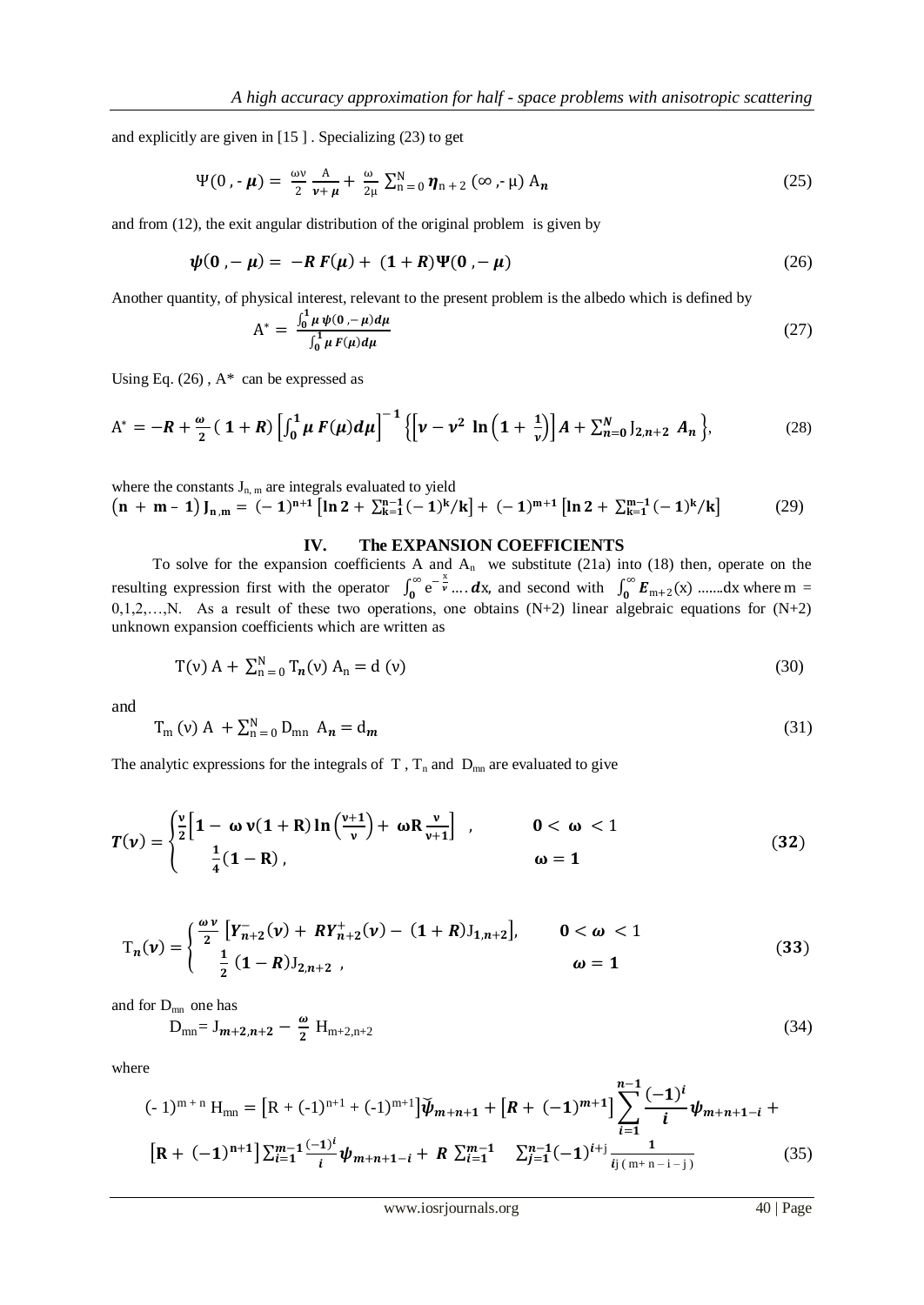In (33) the numerical values of  $Y_m^{\pm}$  can be calculated from the recurrence relation

$$
Y_m^{\pm}(\nu) = \pm \nu \left[ Y_{m-1}^{\pm}(\nu) + \frac{1}{m-1} \ln \left( 1 \pm \frac{1}{\nu} \right) - J_{1,m-1} \right], \quad m > 1
$$
 (36)  
Where the values corresponding to m = 1 are given by :

$$
Y_1^+ = \nu \left[ \frac{1}{2} \ln^2 \left( 1 + \frac{1}{\nu} \right) + \frac{\pi^2}{12} + \sum_{n=1}^{\infty} \frac{(-1)^n}{n^2} \left( \frac{\nu - 1}{\nu + 1} \right)^n \right] , \qquad (37)
$$

and

$$
Y_{1}^{-}(\mathbf{v}) = Y_{1}^{+}(\mathbf{v}) - \mathbf{v} \ln \left( 1 + \frac{1}{\mathbf{v}} \right) \ln \left( 1 - \frac{1}{\mathbf{v}} \right) \,. \tag{38}
$$

In equation (35)  $\psi_n = J_{1,n-1}$  and  $\tilde{\psi}_n$  are calculated from the expression

$$
\widetilde{\psi}_{n+1} = \frac{2}{n} \ln^2 2 + \frac{2 \ln 2}{n(n-1)} + \frac{2(-1)^n}{n(n-1)} \left[ \ln 2 + \sum_{i=1}^{n-2} \frac{(-1)^i}{i} \right] - \frac{n-1}{n} \widetilde{\psi}_n \qquad , \quad n > 1 \tag{39}
$$

starting from

$$
\tilde{\psi}_2 = 2 \ln^2 2 + \frac{\pi^2}{6} \tag{40}
$$

### **V. Numerical Results**

In order to illustrate the application of the foregoing analysis, we considered two cases for  $F(\mu)$ . In the first case  $F(\mu) = 1$  whereas in the second  $F(\mu) = \delta(\mu - \mu_0)$ . In these two cases the expressions of  $d(\nu)$ and  $d_m$ , in the algebraic system of equations, respectively, are,

$$
d(v) = \begin{cases} v(1-R)[1 - v \ln(1 + 1/v)], & \omega < 1, \\ \frac{1}{2}(1-R), & \omega = 1 \end{cases}
$$
(41)

$$
d_m = (1 - R)J_{2,m+2} \t\t(42)
$$

$$
d(\nu) = (1 - R) \frac{\nu \mu_0}{\nu + \mu_0} \tag{43}
$$

$$
d_m(v) = (1 - R)\eta_{m+2}(0, -\mu_0)
$$
\n(44)

The physical aspects of the above cases are well documented, so we focus our attention on showing the convergence of the proposed method of solution. Some quantities of physical interest are calculated and compared with other available results. The calculated quantities are the medium albedo and the exist angular

intensity at  $x = 0$  for various combinations of scattering parameters  $\ell$ ,  $m$ ,  $n$  and single scattering albedo  $\omega_0$ . We keep all parameters except one fixed , and let the free parameter vary among the set of values under consideration. The numerical results are presented in Tables 1–6. From these calculations, it is seen that the numerical results obtained by the present method are converging even in the lowest order approximations. As physically expected, we observe a decrease of A\* if the strength of the forward scattering increases. Similarly the value of A\* increases if we enlarge the backward scattering part.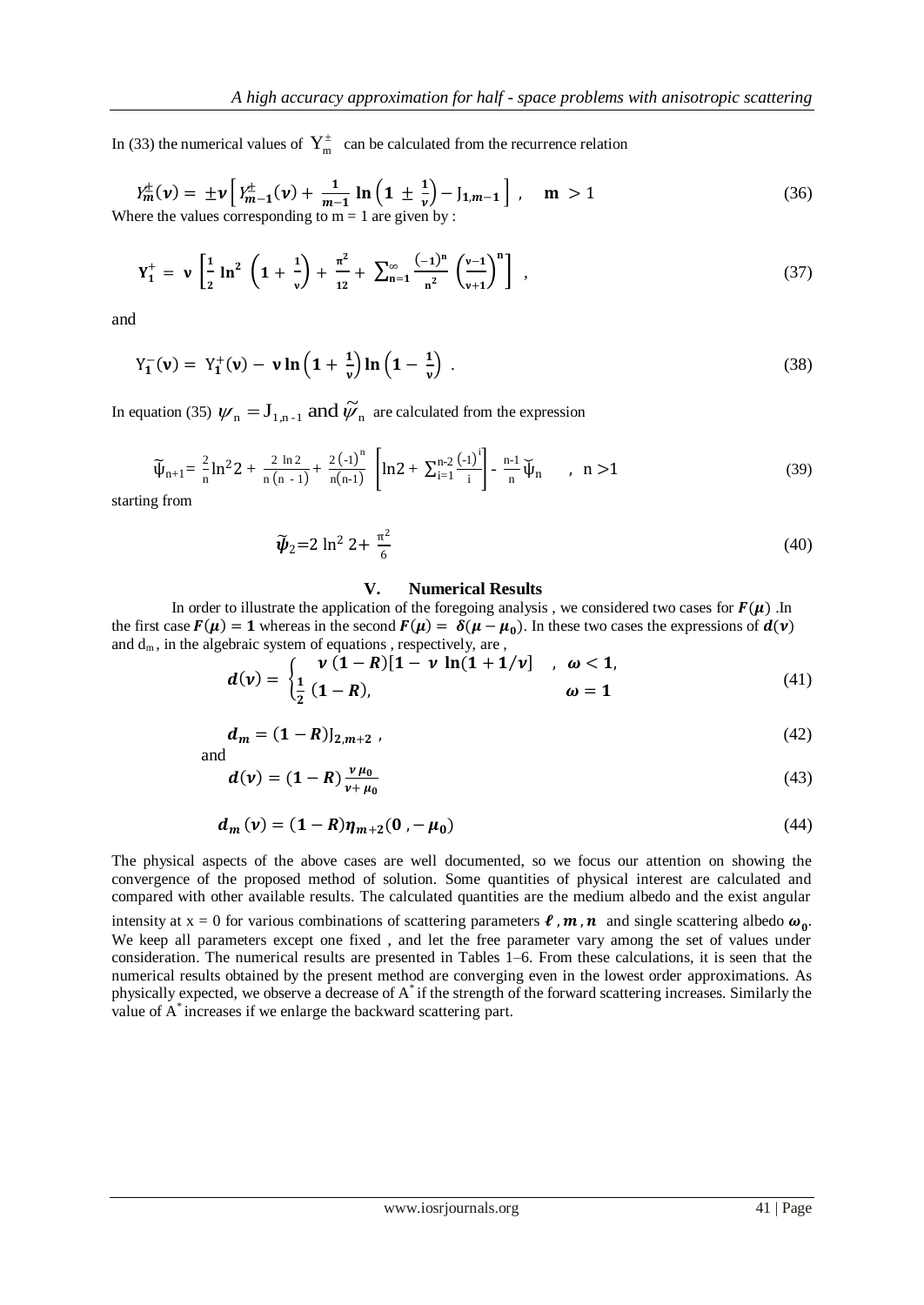| $(\ell, m, n)$                            | $ω_0 = 0.5$       |             |                   | $\omega_0 = 0.7$ |                    | $\omega_0 = 0.9$ |  |
|-------------------------------------------|-------------------|-------------|-------------------|------------------|--------------------|------------------|--|
|                                           | a                 | $\mathbf b$ | a                 | $\mathbf{h}$     | a                  | $\mathbf b$      |  |
| $(0, \frac{2}{3}, \frac{1}{3})$           | 0.05985           | 0.05985     | 0.12118           | 0.12118          | 0.29528            | 0.29528          |  |
| $(0, \frac{1}{3}, \frac{2}{3})$           | 0.10733           | 0.10733     | 0.19946           | 0.19945          | 0.40982            | 0.40983          |  |
| (0,0,1)                                   | 0.14654           | 0.14654     | 0.25656           | 0.25656          | 0.47802            | 0.47802          |  |
| $(\frac{1}{3}, \frac{1}{3}, \frac{1}{3})$ | 0.15988           | 0.15988     | 0.27183           | 0.27183          | 0.48759            | 0.48759          |  |
| $(\frac{1}{3},0,\frac{2}{3})$             | 0.18950           | 0.18951     | 0.31029           | 0.31029          | 0.52966            | 0.52966          |  |
| $(\frac{2}{3},0,\frac{1}{3})$             | 0.22904           | 0.22904     | 0.35794           | 0.35795          | 0.57177            | 0.57177          |  |
|                                           | $\omega_0 = 0.95$ |             | $\omega_0 = 0.99$ |                  | $\omega_0 = 0.999$ |                  |  |
| $(0, \frac{2}{3}, \frac{1}{3})$           | 0.41896           | 0.41896     | 0.67379           | 0.67380          | 0.88164            | 0.88164          |  |
| $(0, \frac{1}{3}, \frac{2}{3})$           | 0.53391           | 0.53391     | 0.75507           | 0.75508          | 0.91466            | 0.91466          |  |
| (0,0,1)                                   | 0.59666           | 0.59667     | 0.79456           | 0.79456          | 0.92971            | 0.92971          |  |
| $(\frac{1}{3}, \frac{1}{3}, \frac{1}{3})$ | 0.60212           | 0.60212     | 0.79558           | 0.79558          | 0.92978            | 0.92978          |  |
| $(\frac{1}{2},0,\frac{2}{2})$             | 0.64047           | 0.64047     | 0.81959           | 0.81959          | 0.93884            | 0.93884          |  |
| $(\frac{2}{3},0,\frac{1}{2})$             | 0.67440           | 0.67440     | 0.83751           | 0.83751          | 0.94514            | 0.94514          |  |

Table 1. The albedo A<sup>\*</sup> as calculated using the zero order approximation when  $F(\mu) = 1$ (a) present results (b) results of [7]

Table 2. Shows the convergence of A<sup>\*</sup> for various values of  $\omega_0$  when  $F(\mu) = 1$ 

 $(\ell, m, n)$   $\omega_0 = 0.5$ 

|                                           | N | 0        |          | $\overline{2}$   | 4        | 6        | [7]     |
|-------------------------------------------|---|----------|----------|------------------|----------|----------|---------|
| $(0,\frac{2}{3},\frac{1}{3})$             |   | 0.059846 | 0.059848 | 0.059848         | 0.059848 | 0.059848 | 0.05985 |
| $(0, \frac{1}{3}, \frac{2}{3})$           |   | 0.107333 | 0.107335 | 0.107335         | 0.107335 | 0.107335 | 0.10733 |
| (0,0,1)                                   |   | 0.146544 | 0.146544 | 0.146544         | 0.146544 | 0.146544 | 0.14654 |
| $(\frac{1}{3}, \frac{1}{3}, \frac{1}{3})$ |   | 0.159882 | 0.159884 | 0.159884         | 0.159884 | 0.159884 | 0.15988 |
| $(\frac{1}{3}, 0, \frac{2}{3})$           |   | 0.189504 | 0.189506 | 0.189506         | 0.189506 | 0.189506 | 0.18951 |
| $(\frac{2}{3},0,\frac{1}{3})$             |   | 0.229037 | 0.229039 | 0.229039         | 0.229039 | 0.229039 | 0.22904 |
|                                           |   |          |          | $\omega_0 = 0.7$ |          |          |         |
| $(0, \frac{2}{3}, \frac{1}{3})$           |   | 0.121183 | 0.121184 | 0.121184         | 0.121184 | 0.121184 | 0.12118 |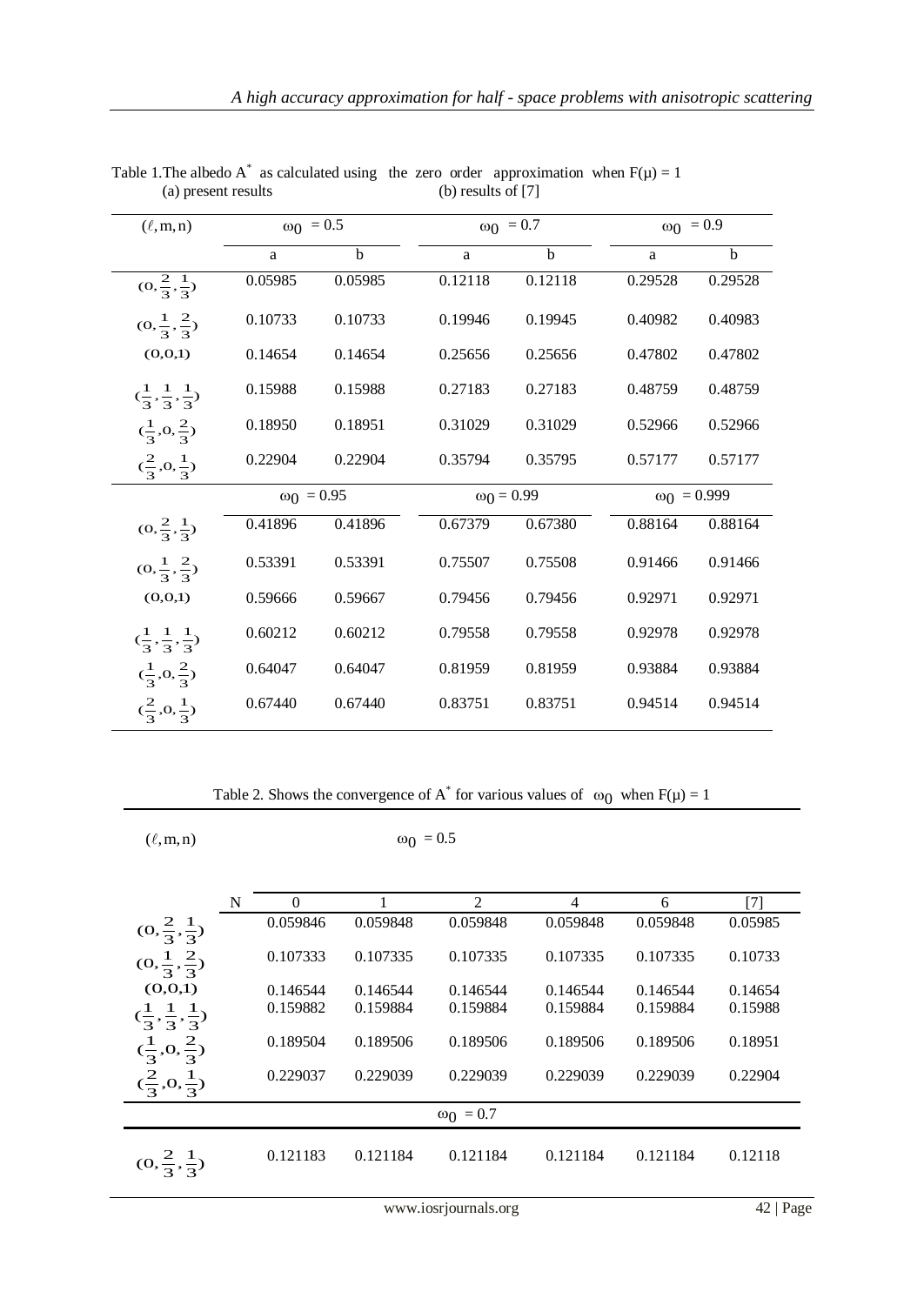| $(0, \frac{1}{3}, \frac{2}{3})$           | 0.199459 | 0.199459 | 0.199459         | 0.199459 | 0.199459 | 0.19945 |
|-------------------------------------------|----------|----------|------------------|----------|----------|---------|
| (0,0,1)                                   | 0.256555 | 0.256557 | 0.256557         | 0.256557 | 0.256557 | 0.25656 |
| $(\frac{1}{3}, \frac{1}{3}, \frac{1}{3})$ | 0.271827 | 0.271828 | 0.271828         | 0.271828 | 0.271828 | 0.27183 |
| $(\frac{1}{3},0,\frac{2}{3})$             | 0.310287 | 0.310287 | 0.310287         | 0.310287 | 0.310287 | 0.31029 |
| $(\frac{2}{3},0,\frac{1}{3})$             | 0.357944 | 0.357945 | 0.357946         | 0.357946 | 0.357946 | 0.35795 |
|                                           |          |          | $\omega_0 = 0.9$ |          |          |         |
|                                           | 0.295277 | 0.295279 | 0.295279         | 0.295279 | 0.295279 | 0.29528 |
| $(0, \frac{2}{3}, \frac{1}{3})$           |          |          |                  |          |          |         |
| $(0, \frac{2}{3}, \frac{1}{3})$           | 0.409820 | 0.409826 | 0.409826         | 0.409826 | 0.409820 | 0.40983 |
| (0,0,1)                                   | 0.478019 | 0.478024 | 0.478024         | 0.478024 | 0.478024 | 0.47802 |
| $(\frac{1}{3}, \frac{1}{3}, \frac{1}{3})$ | 0.487592 | 0.487593 | 0.487593         | 0.487593 | 0.487593 | 0.48759 |
| $(\frac{1}{3},0,\frac{2}{3})$             | 0.529658 | 0.529662 | 0.529662         | 0.529662 | 0.529662 | 0.52966 |
| $(\frac{2}{3},0,\frac{1}{3})$             | 0.571773 | 0.571774 | 0.571774         | 0.571774 | 0.571774 | 0.57177 |

*A high accuracy approximation for half - space problems with anisotropic scattering*

Table 3. The albedo A<sup>\*</sup> as calculated using the zero order approximation when  $F(\mu) = \delta(\mu - 1)$ . (a) present results (b) results of [2]

|                                           | $ω_0 = 0.5$       |             | $\omega_0 = 0.7$  |             | $\omega_0 = 0.9$   |             |
|-------------------------------------------|-------------------|-------------|-------------------|-------------|--------------------|-------------|
| $(\ell, m, n)$                            | a                 | $\mathbf b$ | a                 | $\mathbf b$ | a                  | $\mathbf b$ |
| $(0, \frac{2}{3}, \frac{1}{3})$           | 0.04578           | 0.04578     | 0.09454           | 0.09453     | 0.024296           | 0.024299    |
| $(0, \frac{1}{3}, \frac{2}{3})$           | 0.08337           | 0.08336     | 0.15943           | 0.15943     | 0.34878            | 0.34883     |
| (0,0,1)                                   | 0.11524           | 0.11523     | 0.20866           | 0.20868     | 0.41489            | 0.41495     |
| $(\frac{1}{3}, \frac{1}{3}, \frac{1}{3})$ | 0.14605           |             | 0.24636           |             | 0.44126            |             |
| $(\frac{1}{3},0,\frac{2}{3})$             | 0.16594           |             | 0.27181           |             | 0.47381            |             |
| $(\frac{2}{3},0,\frac{1}{3})$             | 0.21554           |             | 0.33374           |             | 0.52975            |             |
|                                           | $\omega_0 = 0.95$ |             | $\omega_0 = 0.99$ |             | $\omega_0 = 0.999$ |             |
| $(0, \frac{2}{3}, \frac{1}{3})$           | 0.35750           | 0.35756     | 0.61773           | 0.61778     | 0.85476            |             |
| $(0, \frac{1}{3}, \frac{2}{3})$           | 0.47081           | 0.49087     | 0.70772           | 0.70777     | 0.89451            |             |
| (0,0,1)                                   | 0.53548           | 0.53554     | 0.75269           | 0.75384     | 0.91283            |             |
| $(\frac{1}{3}, \frac{1}{3}, \frac{1}{3})$ | 0.55010           |             | 0.75163           |             | 0.90977            |             |
| $(\frac{1}{3},0,\frac{2}{3})$             | 0.58421           |             | 0.77905           |             | 0.92204            |             |
| $(\frac{2}{3},0,\frac{1}{3})$             | 0.62818           |             | 0.79959           |             | 0.92818            |             |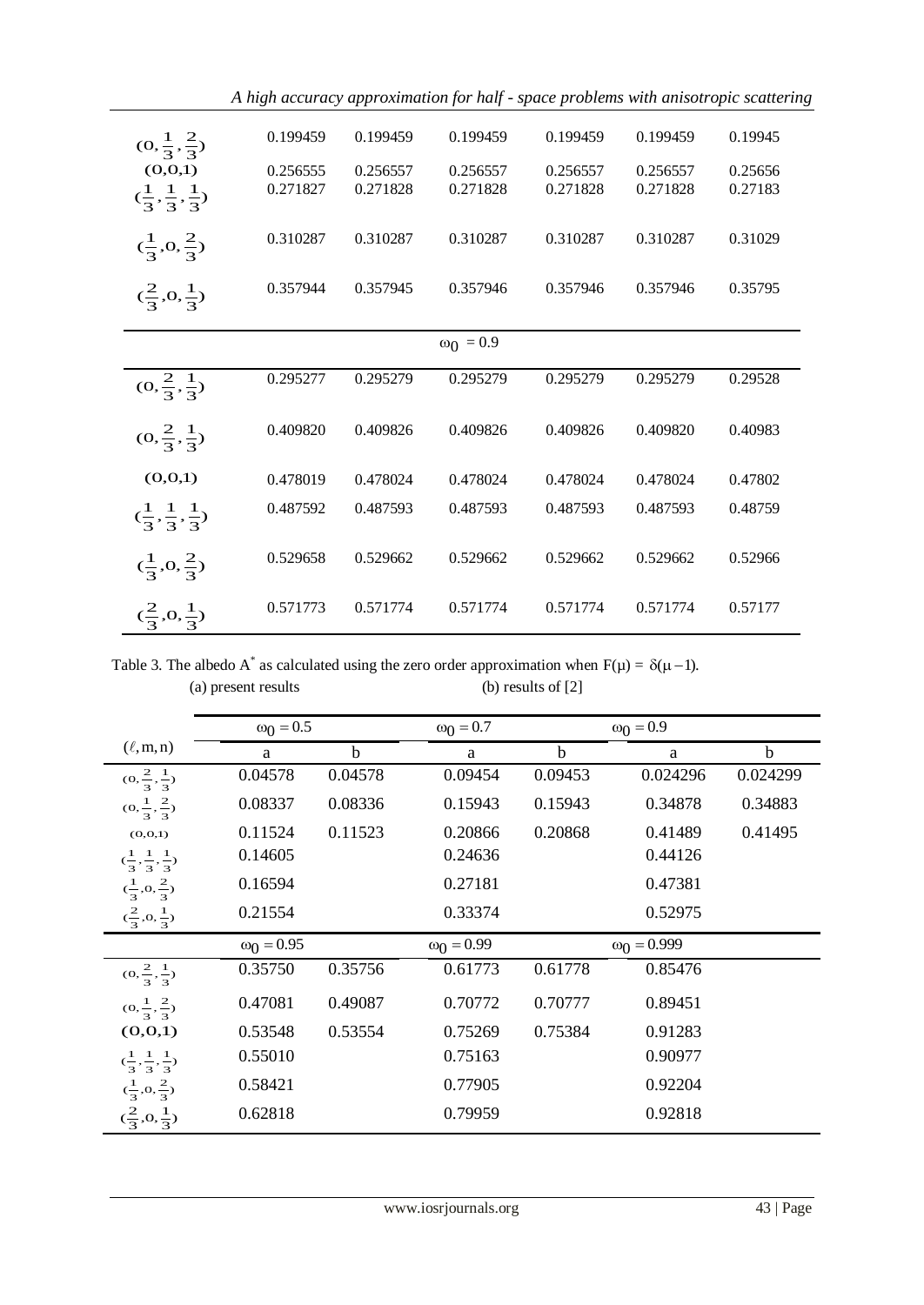|                                                                |                                                                                        | $\omega_0 = 0.5$ |                  |                |                |          |  |  |
|----------------------------------------------------------------|----------------------------------------------------------------------------------------|------------------|------------------|----------------|----------------|----------|--|--|
| $(\ell, m, n)$                                                 | $\boldsymbol{0}$<br>${\bf N}$                                                          | $\mathbf{1}$     | $\overline{2}$   | $\overline{4}$ | 6              | $[2]$    |  |  |
| $(0, \frac{2}{3}, \frac{1}{3})$                                | 0.045779                                                                               | 0.045776         | 0.045776         | 0.045776       | 0.045776       | 0.045776 |  |  |
| $(0, \frac{1}{3}, \frac{2}{3})$                                | 0.083367                                                                               | 0.083358         | 0.083357         | 0.083357       | 0.083357       | 0.083358 |  |  |
| (0,0,1)                                                        | 0.115236                                                                               | 0.115227         | 0.115226         | 0.115226       | 0.115226       | 0.115226 |  |  |
| $(\frac{1}{3}, \frac{1}{3}, \frac{1}{3})$                      | 0.146052                                                                               | 0.146048         | 0.146048         | 0.146048       | 0.146048       |          |  |  |
|                                                                | 0.165942                                                                               | 0.165933         | 0.165932         | 0.165932       | 0.165932       |          |  |  |
| $\frac{1}{3}, 0, \frac{2}{3}$<br>$\frac{2}{3}, 0, \frac{1}{3}$ | 0.215539                                                                               | 0.215535         | 0.215535         | 0.215535       | 0.215535       |          |  |  |
|                                                                |                                                                                        |                  | $\omega_0 = 0.7$ |                |                |          |  |  |
| $(0, \frac{2}{3}, \frac{1}{3})$                                | 0.094538                                                                               | 0.094528         | 0.094527         | 0.094527       | 0.094527       | 0.094527 |  |  |
| $(0, \frac{1}{3}, \frac{2}{3})$                                | 0.159432                                                                               | 0.159434         | 0.159433         | 0.159433       | 0.159433       | 0.159433 |  |  |
| (0,0,1)                                                        | 0.208661                                                                               | 0.208680         | 0.208680         | 0.208680       | 0.208680       | 0.208681 |  |  |
| $(\frac{1}{3}, \frac{1}{3}, \frac{1}{3})$                      | 0.246360                                                                               | 0.246350         | 0.246349         | 0.246349       | 0.246349       |          |  |  |
| $(0, \frac{2}{3}, \frac{1}{3})$                                | 0.271811                                                                               | 0.271811         | 0.271810         | 0.271810       | 0.271810       |          |  |  |
| $(\frac{2}{3},0,\frac{1}{3})$                                  | 0.333736                                                                               | 0.333725         | 0.333725         | 0.333725       | 0.333725       |          |  |  |
|                                                                |                                                                                        |                  | $\omega_0 = 0.9$ |                |                |          |  |  |
| $(0, \frac{2}{3}, \frac{1}{3})$                                | 0.242961                                                                               | 0.242992         | 0.242992         | 0.242992       | 0.242992       | 0.242993 |  |  |
| $(0, \frac{1}{3}, \frac{2}{3})$                                | 0.348777                                                                               | 0.348833         | 0.348832         | 0.348832       | 0.348832       | 0.348832 |  |  |
| (0,0,1)                                                        | 0.414887                                                                               | 0.414948         | 0.414947         | 0.414947       | 0.414947       | 0.414948 |  |  |
| $(\frac{1}{3}, \frac{1}{3}, \frac{1}{3})$                      | 0.441257                                                                               | 0.441279         | 0.441279         | 0.441279       | 0.441279       |          |  |  |
|                                                                | 0.473809                                                                               | 0.473853         | 0.473853         | 0.473853       | 0.473853       |          |  |  |
| $\frac{1}{3}, 0, \frac{2}{3}$<br>$\frac{2}{3}, 0, \frac{1}{3}$ | 0.529747                                                                               | 0.529764         | 0.529764         | 0.529764       | 0.529764       |          |  |  |
|                                                                | Table 5. Shows the convergence of $\psi(0,-\mu)$ at $\omega_0 = 0.9$ when $F(\mu) = 1$ |                  |                  |                |                |          |  |  |
| $(\ell, m, n)$                                                 |                                                                                        |                  | N                |                |                |          |  |  |
|                                                                | $\mu$                                                                                  | $\boldsymbol{0}$ | $\mathbf{1}$     | $\overline{c}$ | $\overline{4}$ | 6        |  |  |
|                                                                | 0.2                                                                                    | 0.397786         | 0.397916         | 0.397913       | 0.397912       | 0.397912 |  |  |
| $(0, \frac{2}{3}, \frac{1}{3})$                                | 0.4                                                                                    | 0.341136         | 0.341076         | 0.341075       | 0.341076       | 0.341076 |  |  |
|                                                                | 0.6                                                                                    | 0.300077         | 0.300028         | 0.300028       | 0.300029       | 0.300029 |  |  |
|                                                                | $0.8\,$                                                                                | 0.268369         | 0.268360         | 0.268361       | 0.268361       | 0.268361 |  |  |

Table 4. Shows the convergence of A<sup>\*</sup> for various value of  $\omega_0$  when  $F(\mu) = \delta(\mu - 1)$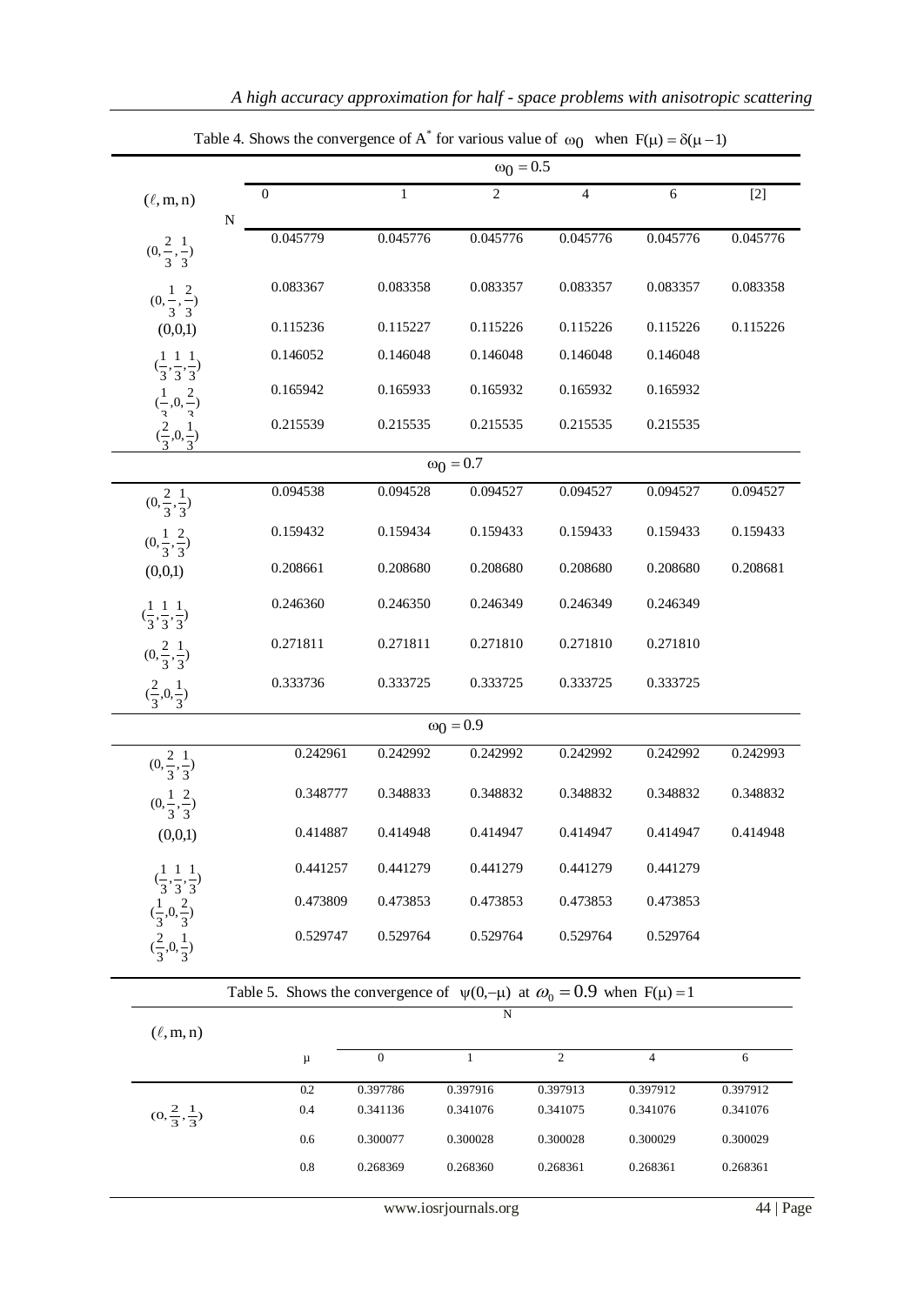|                                           | 1.0              | 0.242961         | 0.242992 | 0.242992                                                                  | 0.242992                     | 0.242992 |
|-------------------------------------------|------------------|------------------|----------|---------------------------------------------------------------------------|------------------------------|----------|
|                                           | 0.2              | 0.522974         | 0.523205 | 0.523204                                                                  | 0.523203                     | 0.523203 |
|                                           | 0.4              | 0.462896         | 0.462801 | 0.462801                                                                  | 0.462801                     | 0.462801 |
| $(0, \frac{1}{3}, \frac{2}{3})$           | 0.6              | 0.416760         | 0.416677 | 0.416678                                                                  | 0.416678                     | 0.416678 |
|                                           | 0.8              | 0.379582         | 0.379569 | 0.379569                                                                  | 0.379569                     | 0.379569 |
|                                           | 1.0              | 0.348777         | 0.348832 | 0.348832                                                                  | 0.348832                     | 0.348832 |
|                                           | 0.2              | 0.578206         | 0.578297 | 0.578296                                                                  | 0.578295                     | 0.578295 |
|                                           | 0.4              | 0.528208         | 0.528165 | 0.528165                                                                  | 0.528165                     | 0.528165 |
| $(\frac{1}{3}, \frac{1}{3}, \frac{1}{3})$ | 0.6              | 0.491882         | 0.491847 | 0.491847                                                                  | 0.491847                     | 0.491847 |
|                                           | 0.8              | 0.463789         | 0.463783 | 0.463783                                                                  | 0.463783                     | 0.463783 |
|                                           | 1.0              | 0.441257         | 0.441279 | 0.441279                                                                  | 0.441279                     | 0.441279 |
|                                           | 0.2              | 0.633006         | 0.633192 | 0.633192                                                                  | 0.633191                     | 0.633191 |
|                                           | 0.4              | 0.578216         | 0.578137 | 0.578137                                                                  | 0.578137                     | 0.578137 |
| $(\frac{1}{3},0,\frac{2}{3})$             | 0.6              | 0.536047         | 0.535979 | 0.535979                                                                  | 0.535979                     | 0.555825 |
|                                           | 0.8              | 0.502023         | 0.502012 | 0.502012                                                                  | 0.502012                     | 0.502012 |
|                                           | 1.0              | 0.473809         | 0.473853 | 0.473853                                                                  | 0.473854                     | 0.473854 |
| $(\frac{2}{3},0,\frac{1}{3})$             | 0.2              | 0.653884         | 0.653956 | 0.653956                                                                  | 0.653955                     | 0.653955 |
|                                           | 0.4              | 0.608612         | 0.608577 | 0.608577                                                                  | 0.608577                     | 0.608577 |
|                                           | 0.6              | 0.575680         | 0.575652 | 0.575652                                                                  | 0.575652                     | 0.575652 |
|                                           | 0.8              | 0.550196         | 0.550191 | 0.550191                                                                  | 0.550191                     | 0.550191 |
|                                           | 1.0              | 0.529747         | 0.529764 | 0.529764                                                                  | 0.529764                     | 0.529764 |
|                                           |                  |                  |          | Table 6. Shows the convergence of $\psi(0,-\mu)$ at $\omega_0 = 0.9$ when | $F(\mu) = \delta(\mu - 1)$ . |          |
|                                           |                  |                  | N        |                                                                           |                              |          |
| $(\ell, m, n)$                            |                  |                  |          |                                                                           |                              |          |
|                                           | $\mu$            | $\boldsymbol{0}$ | 1        | $\overline{2}$                                                            | $\overline{4}$               | 6        |
|                                           | $\overline{0.2}$ | 0.566118         | 0.569132 | 0.569796                                                                  | 0.569731                     | 0.569732 |
| $(0, \frac{2}{3}, \frac{1}{3})$           | 0.4              | 0.535748         | 0.534280 | 0.534425                                                                  | 0.534440                     | 0.534440 |
|                                           | 0.6              | 0.498014         | 0.496818 | 0.496762                                                                  | 0.496766                     | 0.496766 |
|                                           | 0.8              | 0.461789         | 0.461593 | 0.461551                                                                  | 0.461547                     | 0.461547 |
|                                           | 1.0              | 0.428975         | 0.429737 | 0.429792                                                                  | 0.429796                     | 0.429796 |
|                                           | 0.2              | 0.771046         | 0.775664 | 0.776272                                                                  | 0.776186                     | 0.776188 |
|                                           | 0.4              | 0.751259         | 0.749362 | 0.749566                                                                  | 0.749586                     | 0.749585 |
| $(0, \frac{1}{3}, \frac{2}{3})$           | 0.6              | 0.713912         | 0.712266 | 0.712196                                                                  | 0.712201                     | 0.712201 |
|                                           | 0.8              | 0.673679         | 0.673404 | 0.673346                                                                  | 0.673341                     | 0.673341 |
|                                           | 1.0              | 0.634845         | 0.635949 | 0.636024                                                                  | 0.636029                     | 0.636029 |
|                                           | 0.2              | 0.497888         | 0.500854 | 0.501316                                                                  | 0.501254                     | 0.501254 |
| $(\frac{1}{3}, \frac{1}{3}, \frac{1}{3})$ | 0.4              | 0.474896         | 0.473489 | 0.473627                                                                  | 0.473642                     | 0.473642 |
|                                           | 0.6              | 0.443241         | 0.442101 | 0.442048                                                                  | 0.442051                     | 0.442051 |
|                                           | 0.8              | 0.412040         | 0.411848 | 0.411808                                                                  | 0.411804                     | 0.411804 |
|                                           | $1.0\,$          | 0.608577         | 0.609291 | 0.609342                                                                  | 0.609346                     | 0.609346 |

www.iosrjournals.org 45 | Page